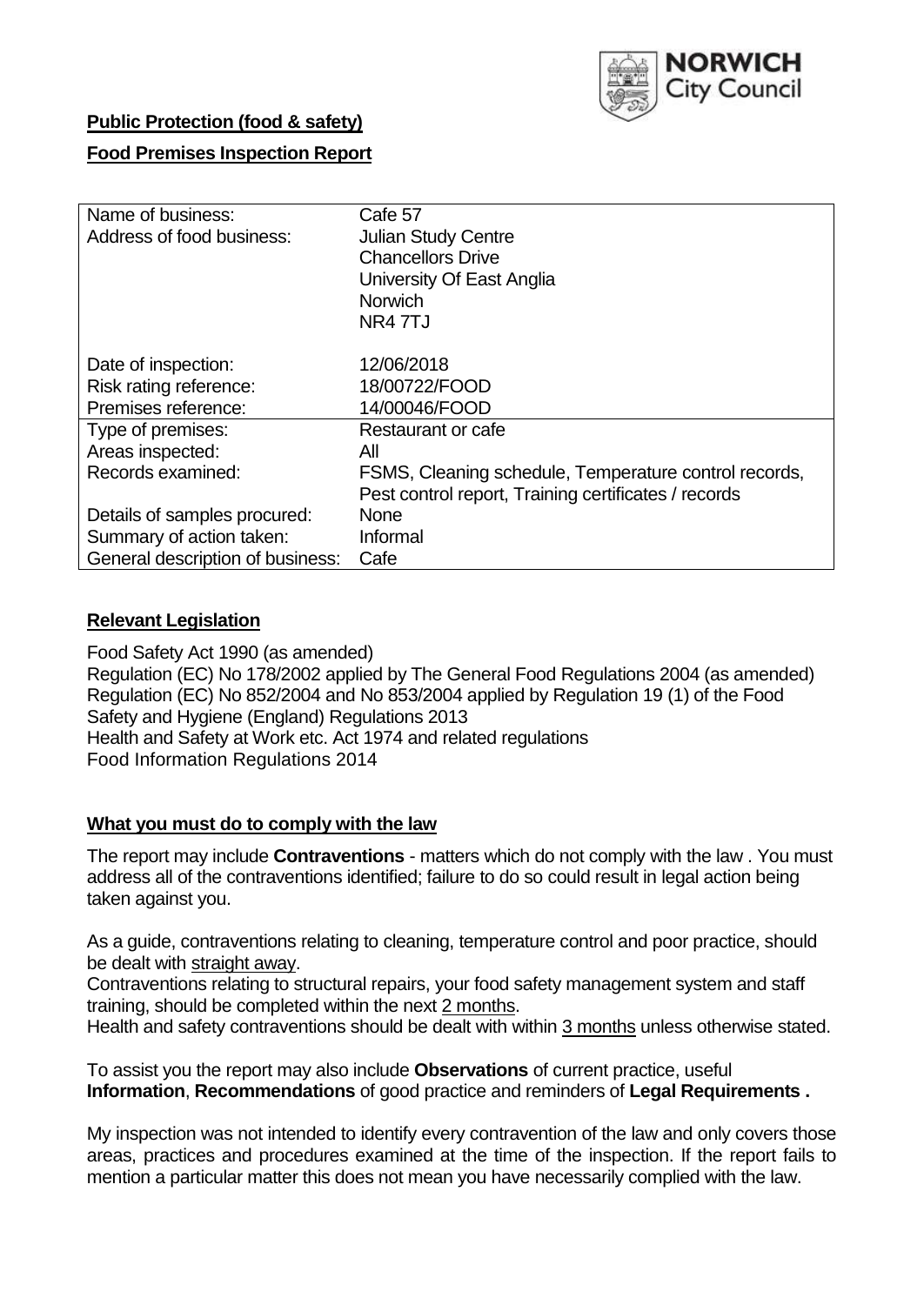# **FOOD SAFETY**

### **How we calculate your Food Hygiene Rating:**

The food safety section has been divided into the three areas which you are scored against for the hygiene rating: 1. food hygiene and safety procedures, 2. structural requirements and 3. confidence in management/control procedures. Each section begins with a summary of what was observed and the score you have been given. Details of how these scores combine to produce your overall food hygiene rating are shown in the table.

| <b>Compliance Area</b>                     |          |    |                | <b>You Score</b> |               |    |           |    |          |  |  |
|--------------------------------------------|----------|----|----------------|------------------|---------------|----|-----------|----|----------|--|--|
| Food Hygiene and Safety                    |          |    |                | 0                | 5             | 10 | 15        | 20 | 25       |  |  |
| <b>Structure and Cleaning</b>              |          |    | $\Omega$       | 5                | 10            | 15 | 20        | 25 |          |  |  |
| Confidence in management & control systems |          |    | $\overline{0}$ | 5                | 10            | 15 | 20        | 30 |          |  |  |
|                                            |          |    |                |                  |               |    |           |    |          |  |  |
| <b>Your Total score</b>                    | $0 - 15$ | 20 | $25 - 30$      |                  | $35 - 40$     |    | $45 - 50$ |    | > 50     |  |  |
| <b>Your Worst score</b>                    | 5        | 10 | 10             |                  | 15            |    | 20        |    |          |  |  |
|                                            |          |    |                |                  |               |    |           |    |          |  |  |
| <b>Your Rating is</b>                      | 5        |    | 3              |                  | $\mathcal{P}$ |    |           |    | $\Omega$ |  |  |

Your Food Hygiene Rating is 5 - a very good standard

000006

# **1. Food Hygiene and Safety**

Food Hygiene standards are excellent. You demonstrated full compliance with legal requirements. You have safe food handling practices and procedures and all the necessary control measures to prevent cross-contamination are in place. **(Score 0)**

### Contamination risks

**Observation** I was pleased to see that contamination risks were controlled

### Hand-washing

**Observation** Hand washing was managed well and wash-hand basins were well stocked with hand cleaning materials.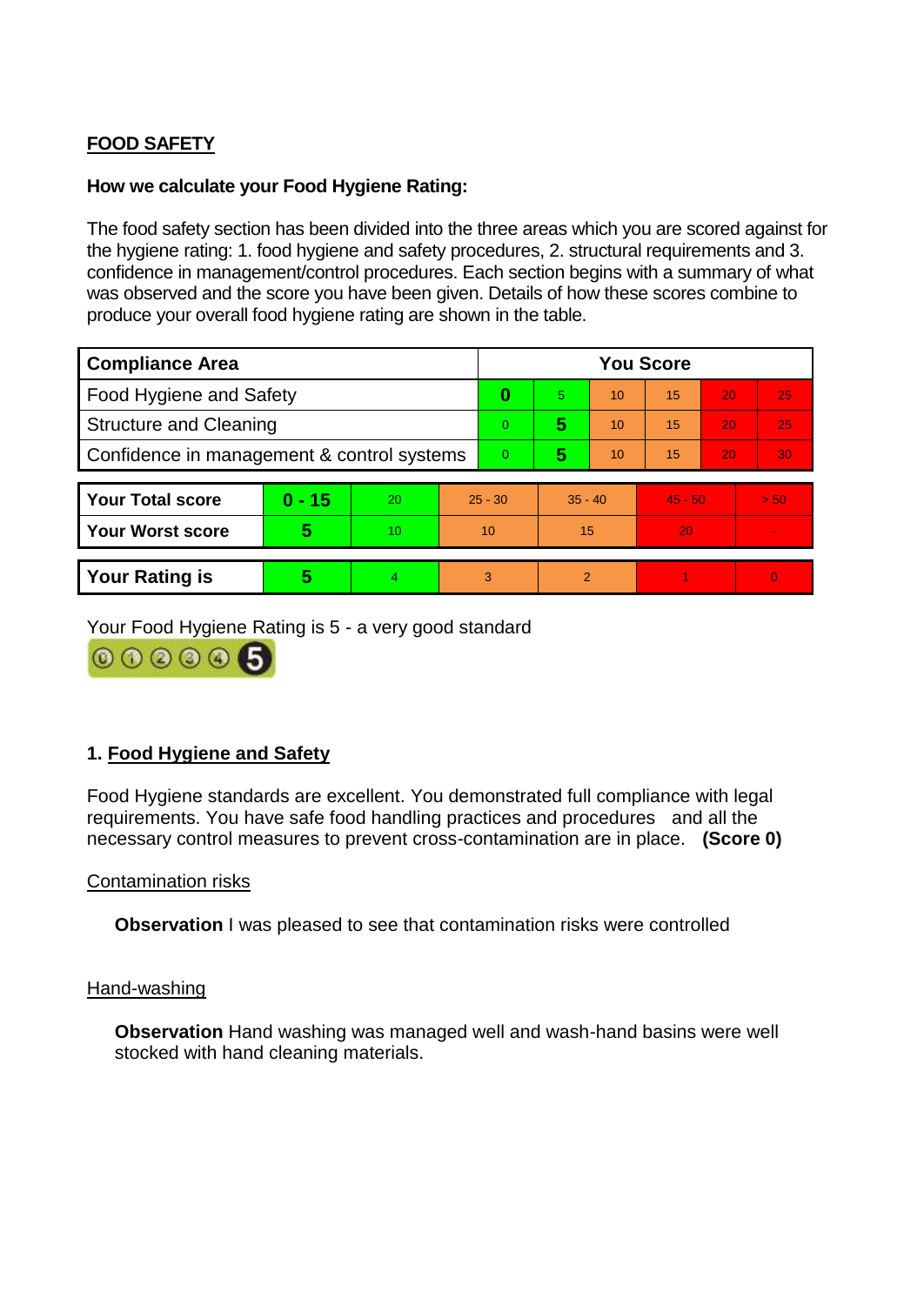### Temperature Control

**Observation** I was pleased to see you were able to limit bacterial growth and/or survival by applying appropriate temperature controls at points critical to food safety and that you were diligently monitoring temperatures.

## **2. Structure and Cleaning**

The structure facilities and standard of cleaning and maintenance are all of a good standard and only minor repairs and/or improvements are required. Pest control and waste disposal provisions are adequate. The minor contraventions require your attention. **(Score 5)**

### Cleaning of Structure

**Contravention** The following structural items were dirty and require more frequent and thorough cleaning:

- flooring underneath equipment needs more attention
- chipped melamine to the shelf in the servery (See photo below)

### Cleaning of Equipment and Food Contact Surfaces

**Contravention** The following surfaces and equipment in contact with food were dirty and/or could not be cleaned and require cleaning or discarding:

- underneath the towel dispenser
- around the top rim to the interior of the freezer

### Cleaning Chemicals / Materials / Equipment and Methods

**Observation** I was pleased to see that the premises was kept clean and that your cleaning materials, methods and equipment were able to minimise the spread of harmful bacteria between surfaces.

### **Maintenance**

**Contravention** The following items had not been suitably maintained and must be repaired or replaced:

• hole to the wall next to the panini grill (See photo below)

### Facilities and Structural provision

**Observation** I was pleased to see the premises had been well maintained and that adequate facilities had been provided.